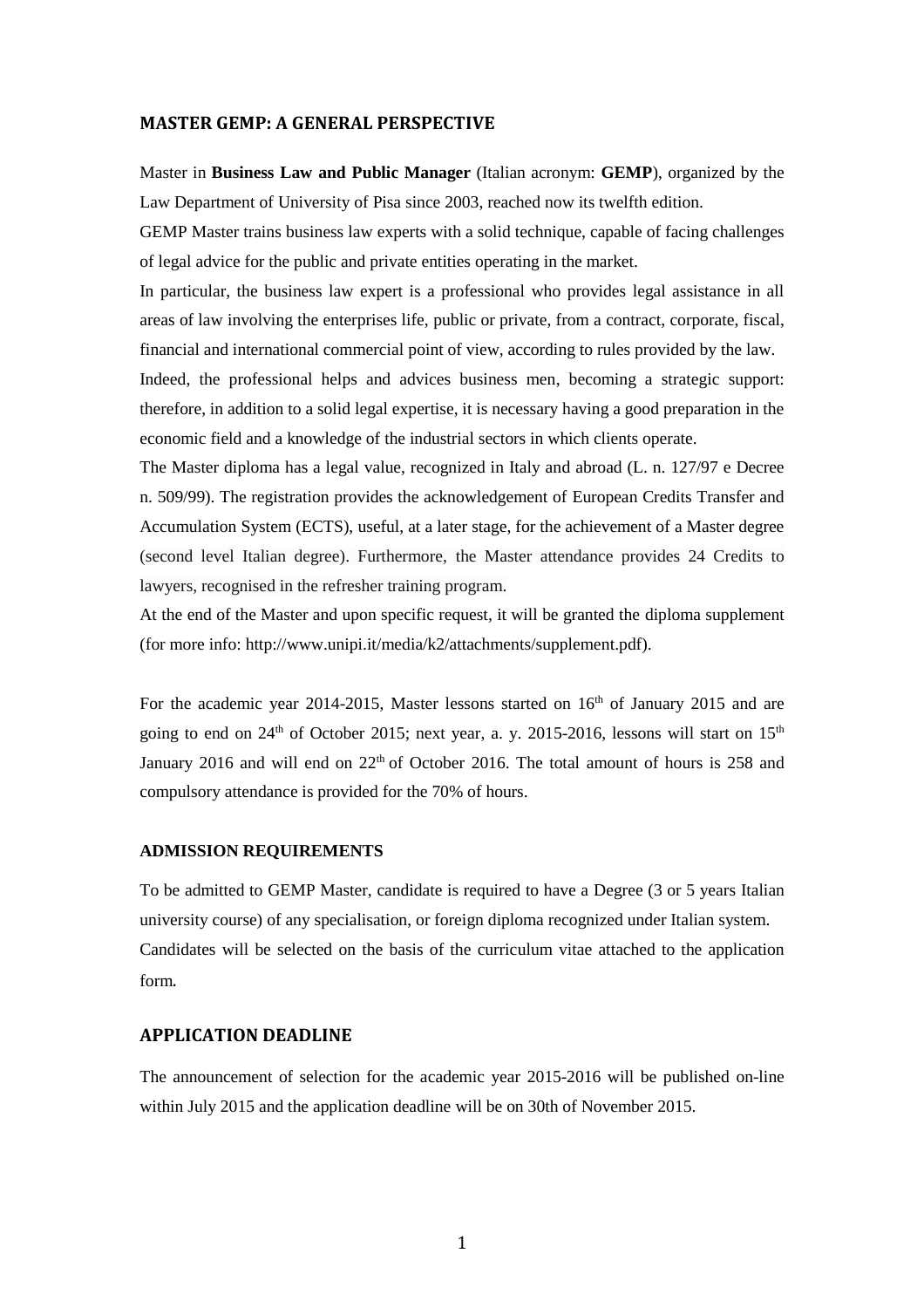GEMP Master seats in Pisa, one of the most important Italian cities for cultural heritage, well connected to the main services and with a wide cultural offering specifically addressed to students.

# **CONTACTS**

Administrative Office +39 050 2212814 +39 347 2115119 [salvadori@ddp.unipi.it](mailto:salvadori@ddp.unipi.it) michela.passalacqua@unipi.it

## **WHY CHOOSE US?**

GEMP MASTER program is designed and proposed with a double purpose: as tool of knowledge for new graduates and as in-depth analysis for students already involved in the professional world.

All modules are organised with an appropriate alternation between technical introduction (which is not the same of "theoretical") and practical cases, illustrated with slides and other useful lecture notes. This method allows candidates to realize the link connecting Master courses to a dynamic working environment.

Indeed, successful corporate lawyer are required to have not only excellent technical skills, but also management talents.

Despite in Italy the profession of corporate lawyer is not specifically regulated, they represent a significant part in the national legal community.

Indeed, companies, which have a cooperation agreement with GEMP Master, appreciate the organization of an educational path strongly inspired to the practical implementation of juridical studies.

These Partners represent prestigious multinational and national corporations, which join our action, sharing the organization and the subjects of the courses (see the paragraph "Internship" shown below).

Master courses supply juridical and business knowledge with the aim of a professionalizing training, directly targeted to a qualified entry into the world of work.

It has to be mentioned that GEMP Master isn't sector-based, so dedicated to operators of a specific market field or of a particular type of corporations; on the contrary, it is addressed to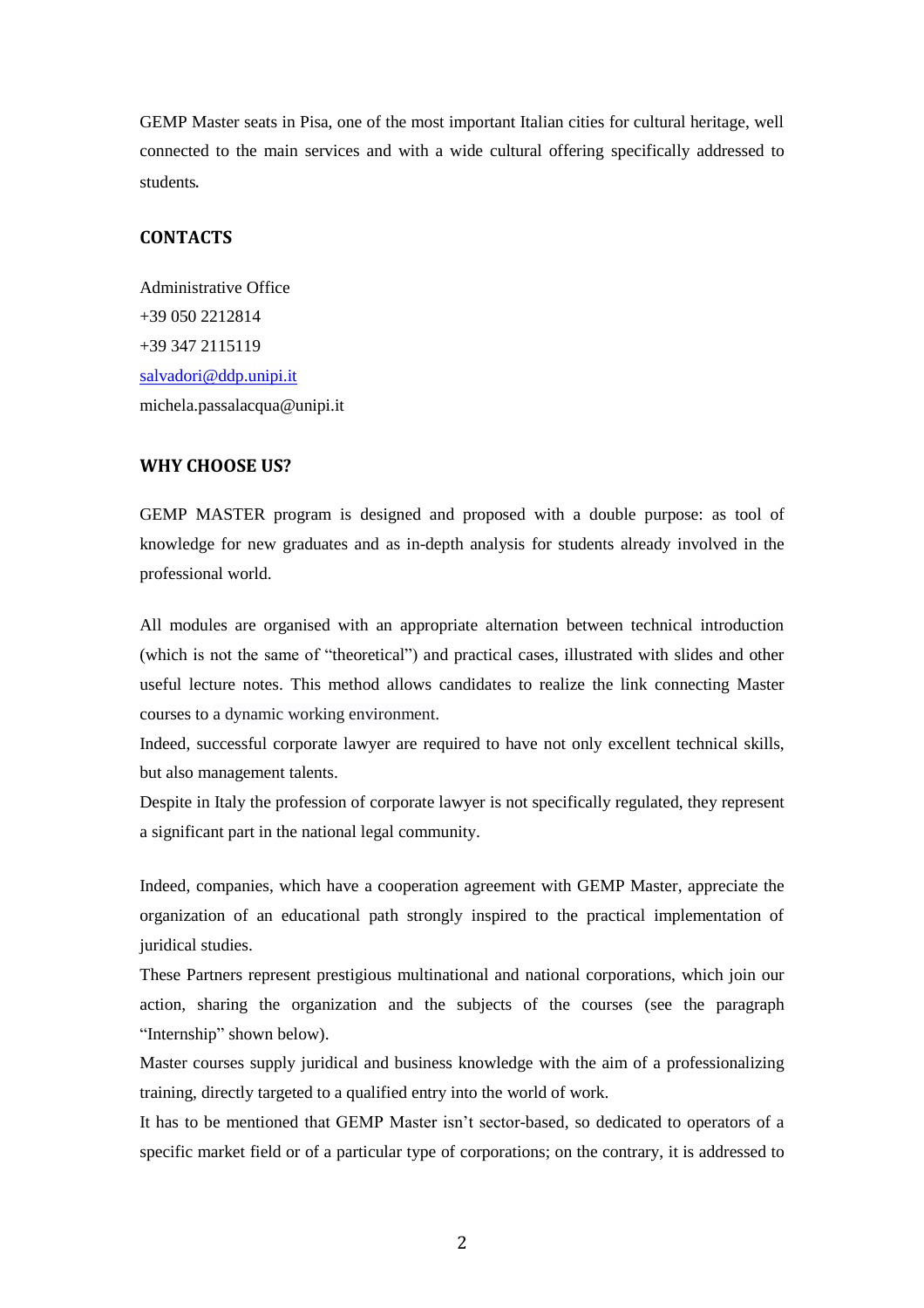operators of any kind of companies or sector of the market, offering an inter-disciplinary know-how.

# **ORGANIZATION**

## **Director of Master's Program:**

Prof. Michela Passalacqua

## **Council of Master's Program:**

Master Council consists of seven professors of University of Pisa:

Prof. Antonio Marcello Calamia Prof. Francesca Giardina Prof. Oronzo Mazzotta Prof. Michela Passalacqua Prof. Andrea Pertici Prof. Roberto Romboli Prof. Maria Angela Zumpano

## **Academic staff, responsible for providing courses:**

• Pasqualino Albi, associate professor of Labour Law, Law Department, University of Pisa, lawyer in Pisa;

• Amal Awwad Abu, senior researcher of Commercial Law, Law Department, University of Pisa, lawyer at ADM Law & Tax Law firm, Pisa;

- Cristiano Artizzu, Official at Italian Regulatory Authority for Electricity Gas and Water, Milano;
- Antonio Avino Murgia, lawyer in Cagliari;
- Viviana Barletta, PhD in Public law and Economics, University of Pisa;
- Ilaria Belli, PhD in Juridical Sciences, University of Pisa;
- Enrico Bonadio, Lecturer in Law at The City Law School City University of London;
- Antonio Marcello Calamia, full professor in International and EU Law, Law Department,

University of Pisa, lawyer in Pisa, senior partner at C-Lex law firm, Milano;

- Pierluigi De Biasi, lawyer at Gattai, Minoli & Partners law firm, Milano;
- Alfredo De Girolamo, President of Confservizi Cispel Toscana, Firenze;
- Iacopo Destri, partner at C-Lex law firm, Milano;

• Marcello Di Filippo, associate professor in International Law, Political Sciences Department, University of Pisa;

• Gianluca Faella, partner at Cleary Gottlieb Steen & Hamilton LLP law firm, Roma, professor at LUISS Guido Carli University, Roma;

• Fabiola Fontana, Phd in Labour Law, University of Pisa;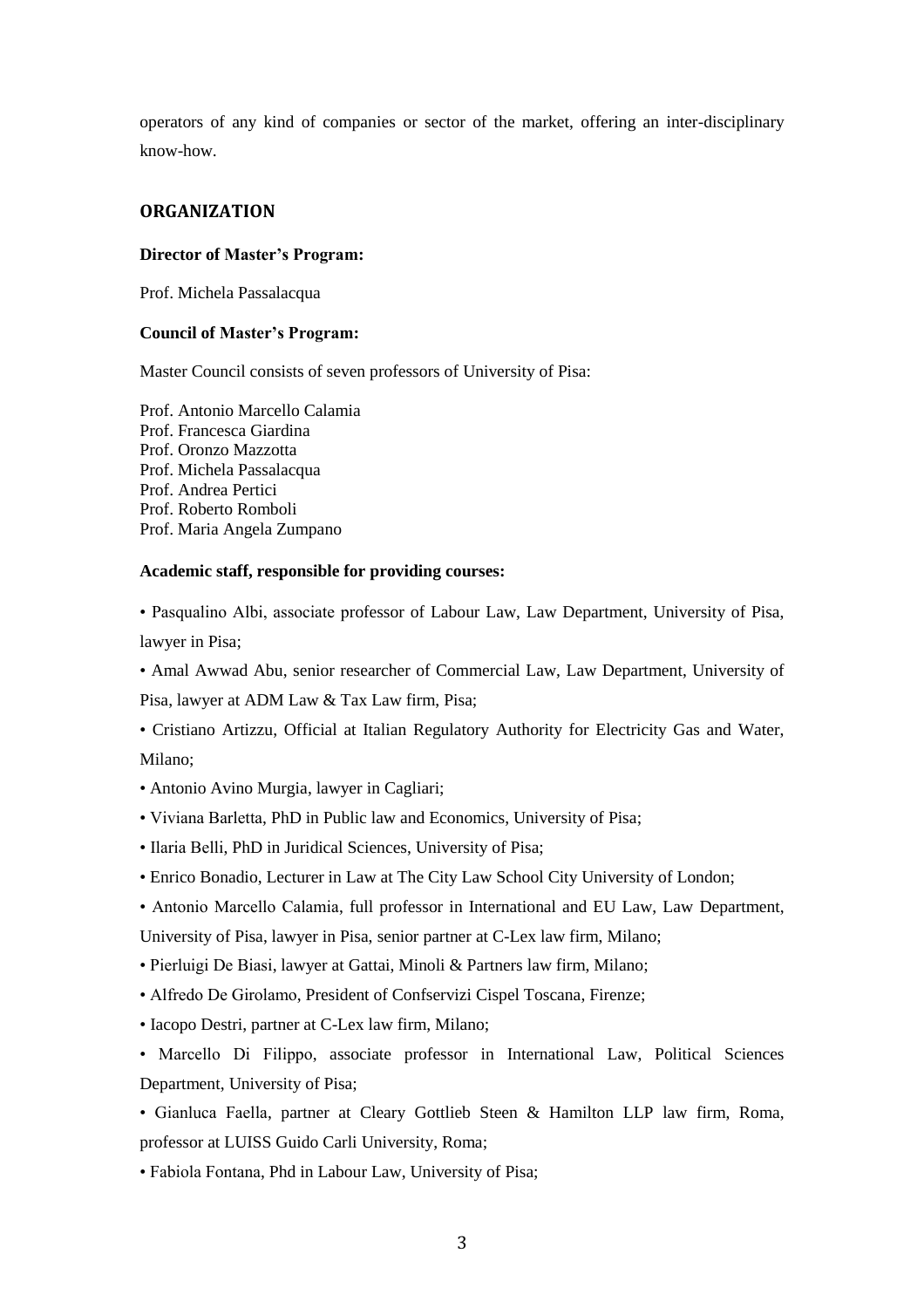• Arianna Fornari, lawyer at A. M. Calamia law firm, Pisa

• Claudio Galtieri, President of Jurisdictional Section of Court of Account *(Italian Corte dei Conti)*, Lombardia;

• Francesca Giardina, full professor in Private Law, Law Department, University of Pisa;

• Valentina Giomi, associate professor of Administrative Law, Law Department, University of Pisa;

• Ilaria Kutufà, researcher of Commercial Law, Law Department, University of Pisa, lawyer at Mazzoni & Jeri law firm, Pisa;

• Simone Lazzini, associate professor of Business Economics, Economics and Management Department, University of Pisa;

• Alberto Leidi, Head of Banking & Contract Division of Legal Department UBI BANK, Bergamo;

• Antonio Longo, professor on contract, University of Tuscia, Viterbo, founding member and manager of LexLon law firm, Roma, before manager at Isvap;

• Benedetta Lubrano, senior researcher of Administrative Law, University of International Studies, Roma, Lubrano & Partners law firm, Roma;

• Davide Maresca, PhD in philosophy, European transport law, University of Genova, Maresca & Parteners Law firm, Genova;

• Simone Marinai, associate professor in International and EU Law, Law Department, University of Pisa;

• Alessio Martelloni, Legal counselling and disputes office at Banca Popolare di Vicenza, PhD in law and economics, finance and trial in a matter of tax law, University of Pisa;

• Adriano Martini, associate professor of Criminal Law, Law Department, University of Pisa, Martini Law office, Massa;

• Oronzo Mazzotta, full professor of Labour Law, Law Department, University of Pisa, Oronzo Mazzotta law firm, Pisa;

• Gaetana Morgante, associate professor in Criminal Law, Scuola Superiore S. Anna, Pisa;

• Andrea Mozzati, Mozzati & Partners law firm, Genova;

• Luigi Piergiuseppe Murciano, Giovannini & Partner law firm, Pisa, PhD in law and economics, finance and trial in a matter of tax law, University of Pisa;

• Matteo Paroli, high manager at State port property administration, assets and works at Port Authority of Livorno;

• Michela Passalacqua, associate professor of Law and Economics, Law Department, University of Pisa, Maggiari&Passalacqua law firm, La Spezia;

• Enza Pellecchia, associate professor of Private law, Law Department, University of Pisa;

• Andrea Pertici, full professor of Costitutional Law, Law Department, University of Pisa;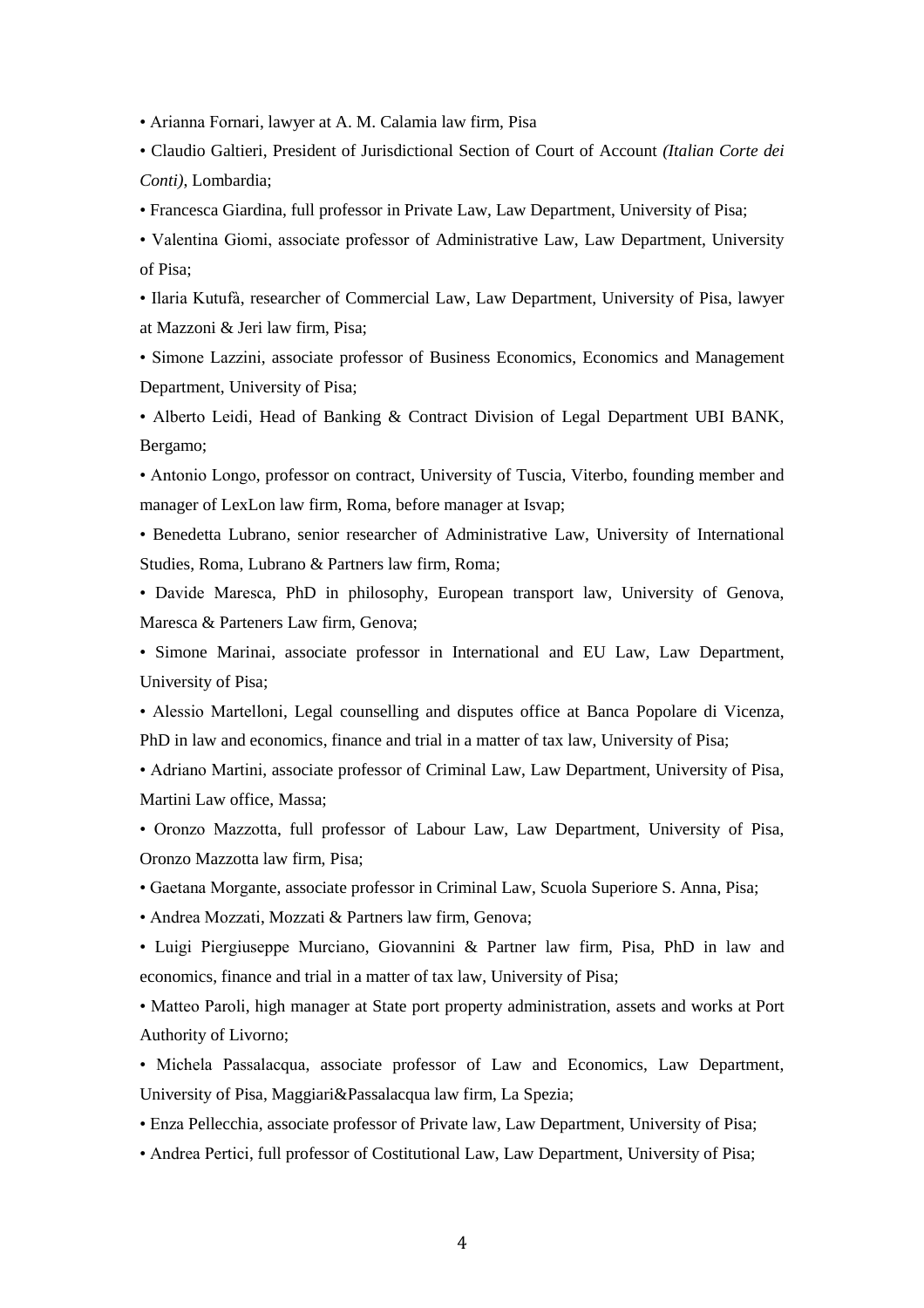• Andrea Poddighe, researcher in tax law, Economics Faculty, University of Cagliari, tax advisor;

- Elisa Pucciarelli, PhD in Law and Economics at University of Pisa, official at *Azienda USL*
- *6 Livorno,* General Affairs Department and Secretary;
- Barbara Jean Steadman, C-Lex law firm, Milano;
- Elisabetta Tarquini, Judge of Labour Law, Court of Pisa;
- Giangaspare Toma, Colonel of Guardia di Finanza;

#### **EDUCATIONAL PROGRAM**

GEMP Master courses feature the following teaching methods:

- Frontal lectures;
- Lessons focusing on the active participation of students;
- Analysis of complex and significant real cases, with the help of the teacher;
- Practice exercises;
- Participation of managers and corporate executives.

GEMP Master courses take place from January to November and are structured in three parts:

- **Educational period**: (since January to October, except August) with lectures of university professors, managers, business advisors, other professionals (attorneys, notaries,…);
- **Practical period**: it focuses on a project work aimed to apply learned professional skills. At the end of the courses (end of October/November), there is an exam with public discussion of the developed project work in order to obtain the Master diploma.
- **Outdoor training**: during courses, some visits to corporate offices are planned; they give an important opportunity to make a "guided tour" in business realities of different sizes and types, as well as to experience directly in the company the knowledge learned in the classroom.

## **TEACHING MODULE 2015-2016**

### **A) Module of Administrative Law, 30 hours, 5 ECTS**

 Principles of Economic Administrative law: licences, public concessions, simplifications, "SCIA", public sectors and services conference, 8 hours, 8 ECTS; A. Pertici: full professor of Constitutional Law, IUS/08, at Law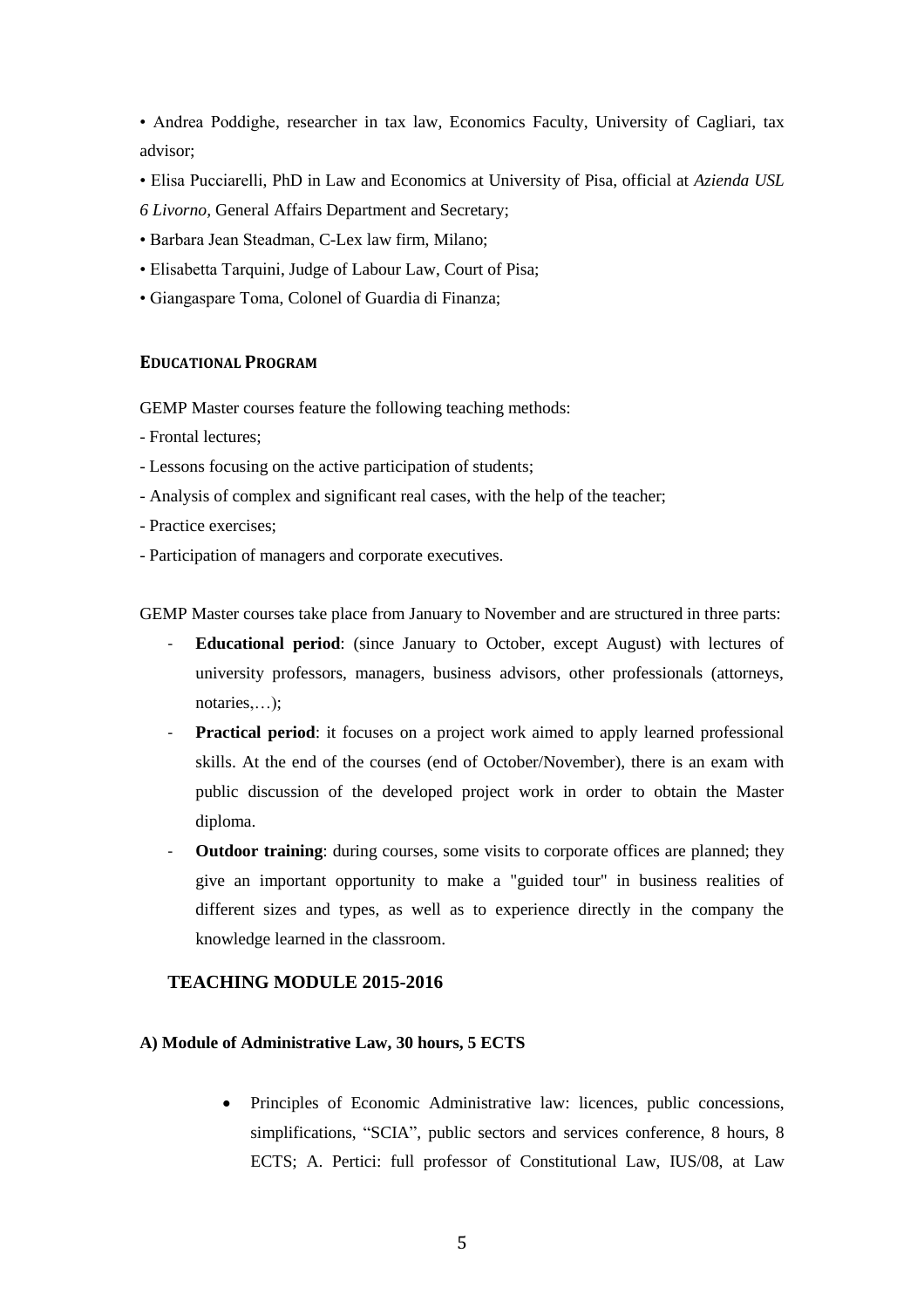Department and V. Giomi, associate professor of Administrative Law, IUS/10, at Law Department;

- Public tender practical law (Analysis of public tender offer procedure by studying practical cases law), 8 hours, 8 ECTS, B. Lubrano, Senior Researcher of Administrative Law, IUS/10, at University of International Studies of Roma;
- City planning practical law, 8 hours, 8 ECTS, V. Giomi, associate professor of Administrative Law, IUS/10, at Law Department, University of Pisa;
- Public spending procedures and rules of public accountancy, 6 hours, 6 ECTS; S. Lazzini**,** associate professor of Business Economics, SECS-P/07, at Department of Economy and Management;

## **B) Module of writing methods (administrative and private law), 30 hours, 5 ECTS**

- Writing methods addressed to administrative deeds and further legal measures, 8 hours, 8 ECTS, E. Pucciarelli, PhD in Law and Economics at University of Pisa, official at Azienda USL n. 6 of Livorno (local public health agency), General Affairs Department and Secretary;
- Writing methods addressed to public tender notices, 8 hours, 8 ECTS, Antonio Avino Murgia, lawyer in Cagliari;
- Writing methods addressed to contracts; 6 hours, 6 ECTS, M. Paroli, high manager at State port property administration, assets and works at Port Authority of Livorno;
- Writing methods addressed to international and EU contracts, 8 hours, 8 ECTS, I. Destri, Partner at C-Lex law firm and Barbara Jean Steadman, legal advisor to C-Lex law firm, Milano.

## **C) Module of contract law, 30 hours, 5 ECTS**

• Introduction to contract law. Contracts with public administration and the applicability of principles and rules according to private law, 2 hours, **?** ECTS, F. Giardina, full professor of private law, IUS/01, at Department of Law, University of Pisa;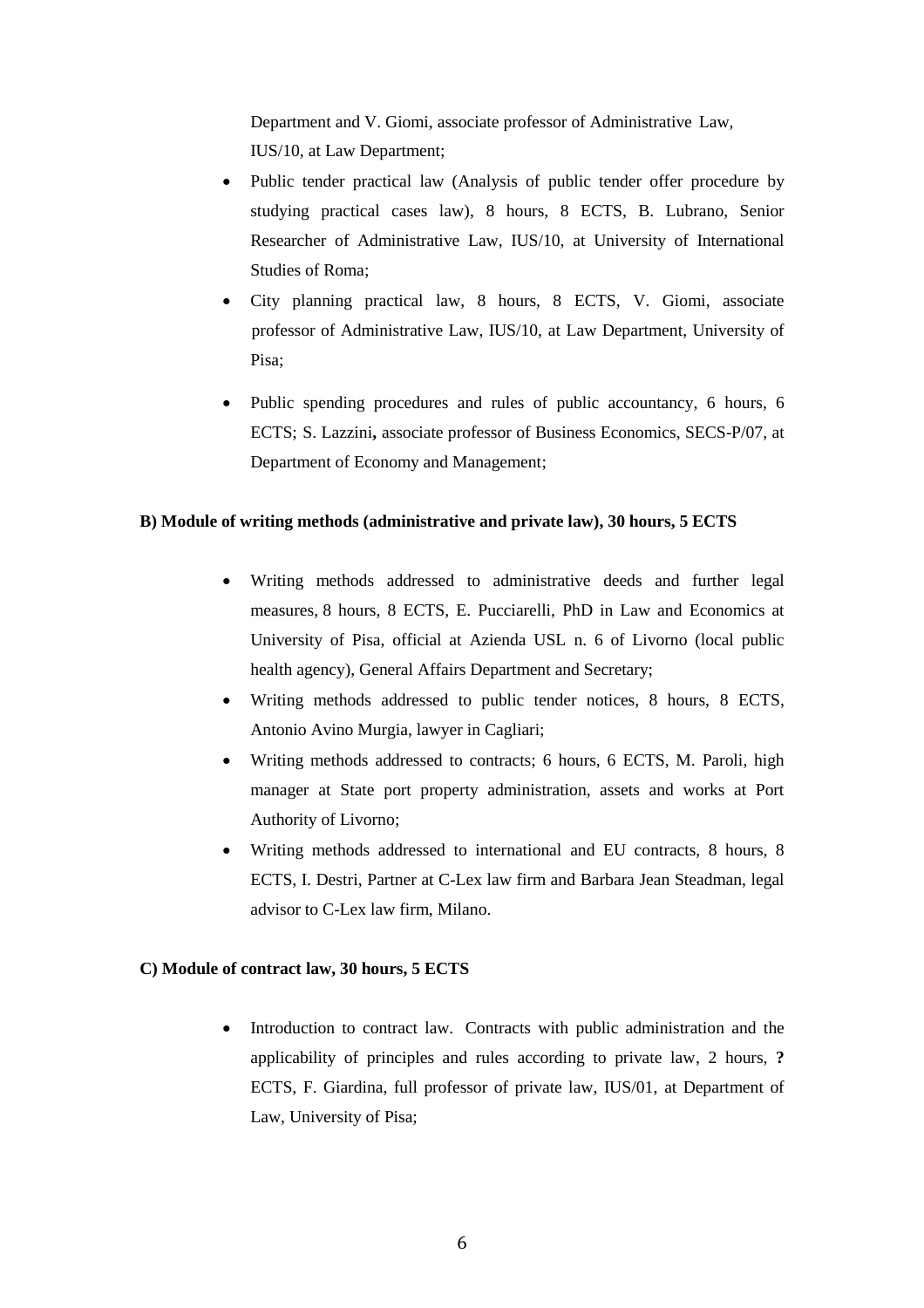- Procedures aimed to show the own consent, so accepting contracts with public administration, 6 hours, F. Giardina, full professor of private law, IUS/01 at Department of Law, University of Pisa;
- Types of contracts with public administration: framework of private law, 6 hours, 6 ECTS; F. Giardina, full professor of private law, IUS/01 at Department of Law, University of Pisa;
- Contract law in banks and insurances sector and contracts not regulates under the law, 8 hours (2 of practice exercise), 8 ECTS, Alberto Leidi , at A. Leidi Head of Banking & Contract Division of Legal Department UBI BANCA;
- The deep debt load condition: how a personal problem becomes a social issue? 8 hour, 8 ECTS, E. Pellecchia, associate professor of private law, IUS/01, at Department of law, University of Pisa;

## **D) Module of business law, 42 hours, 7 ECTS**

- The company administration, 8 hours, 8 ECTS, A. Abu Awwad *Senior*  researcher of Commercial law, IUS/04, at Law Department, University of Pisa, lawyer at ADM law firm;
- Business law and companies social accountability, 8 hours, 8 ECTS, I. Kutufà, researcher of Commercial law, IUS/04, at Department of law of University of Pisa, lawyer at Mazzoni & Jeri law firm.
- Companies crisis management: strategies and rules. 6 hours, 6 ECTS, I. Belli, PhD in Juridical Sciences, University of Pisa and lawyer;
- Companies tax law General framework: 8 hours, 8 ECTS, A. Poddighe, researcher in tax law at Economics faculty of University of Cagliari, tax advisor at Giorgi & Partners;
- Companies tax law Special framework: violations and sanctions under tax law, 8 hours, 8 ECTS, L.P. Murciano, partner at Giovannini & Partners law firm, Pisa, PhD in law and economics, finance and trial in a matter of tax law, University of Pisa;
- Criminal law in Economic matter between functional empowerment and administrative accountability of juridical subject according to Italian Legislative Decree n. 231/2001, 4 hours, 4 ECTS, Adriano Martini, associate professor of Criminal Law, Law Department, University of Pisa, lawyer in Massa;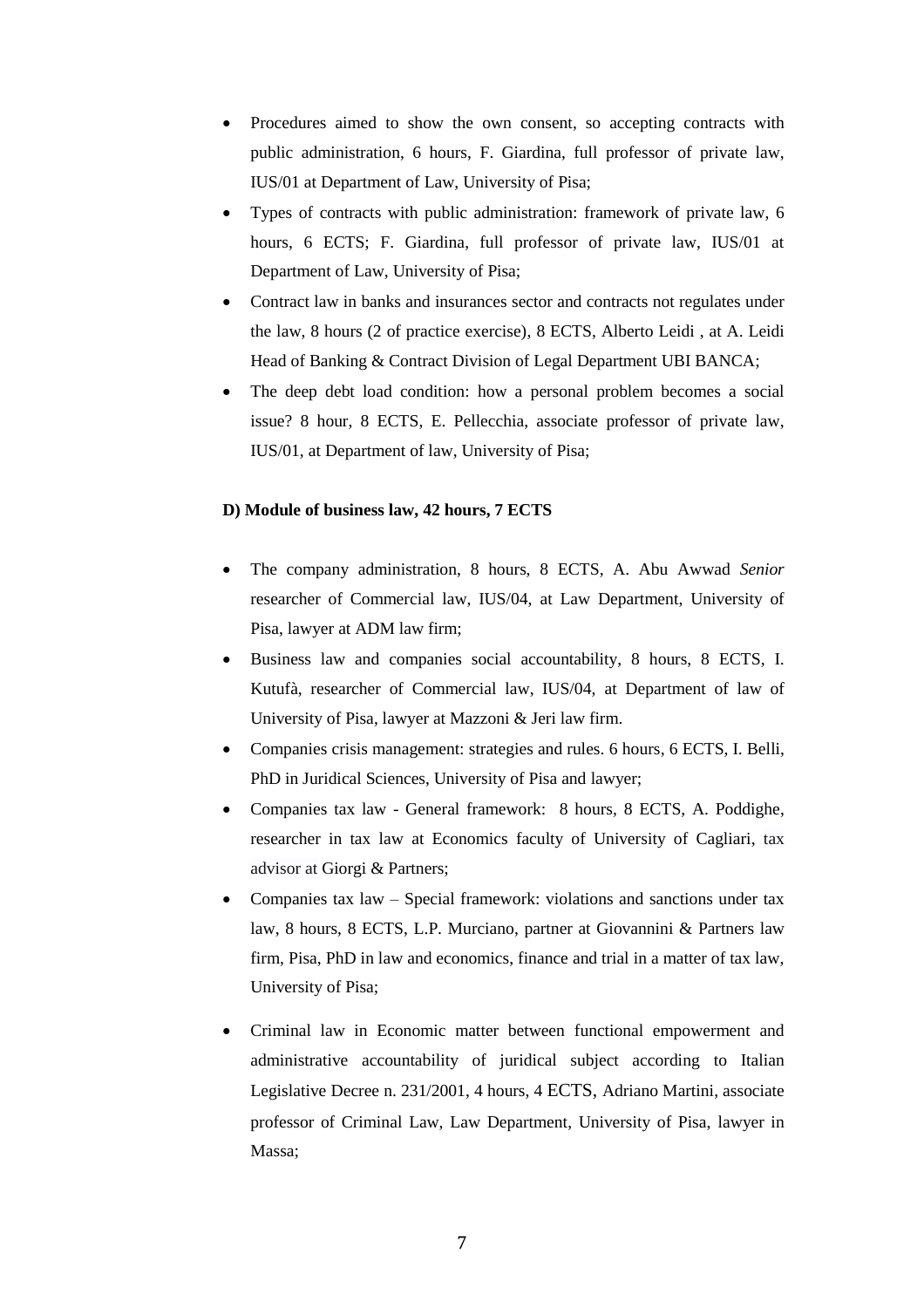#### **E) Module of Public Law and Economics, 42 hours, 7 ECTS**

- Public regulation and guarantees of competition in the market, 8 hours, 8 ECTS, Gianluca Faella*,* Partner at Cleary Gottlieb Steen & Hamilton LLP law firm, Roma, professor at LUISS Guido Carli University, Roma;
- Public restrictions and regulation of productive activities, 8 hours, 8 ECTS, Andrea Pericu, associate professor of Law and Economics, *University of Genova, Bettini Formigaro Pericu Law firm, Genova – Milano;*
- Public services regulations: 8 hours, 8 ECTS, M. Passalacqua associate professor of Law and Economics, *IUS/05,* Law Department, University of Pisa;
- The company in charge of local public services, 10 hours, 10 ECTS, A. De Girolamo, President of Confservizi Cispel Toscana Firenze and C. Galtieri, President of Jurisdictional Section of Court of Account *(Italian Corte dei Conti)*, Lombardia;
- General perspective of aids granted by States, subsidies and economic aid to companies, 8 hours, 8 ECTS, A. Pertici, full professor of Costitutional Law, IUS/08, Law Department, University of Pisa and P. Bonfanti, tax advisor, Pisa;

## **F) Private finance: policy, law & business, 24 hours, 4 ECTS**

- Rules about financial and banking brokerage, 8 hours, 8 ECTS, A. Martelloni; Legal counselling and disputes office at Banca Popolare di Vicenza, PhD in law and economics, finance and trial in a matter of tax law, University of Pisa;
- Rules about financial markets and financial tools proposal; 10 ECTS, P. De Biasi, *Gattai, Minoli & Partners law firm;*
- Banking transparency and offer of banking and financial products, 8 hours, 8 ECTS, A. Martelloni, Legal counselling and disputes office at Banca Popolare di Vicenza;
- Regulation of insurance companies: 5 hours, 5 ECTS, A. Longo, professor on contract, University of Tuscia, Viterbo, founding member and manager of LexLon law firm, Roma, before manager at Isvap;

## **G) International and European Law, hours 30, 5 ECTS**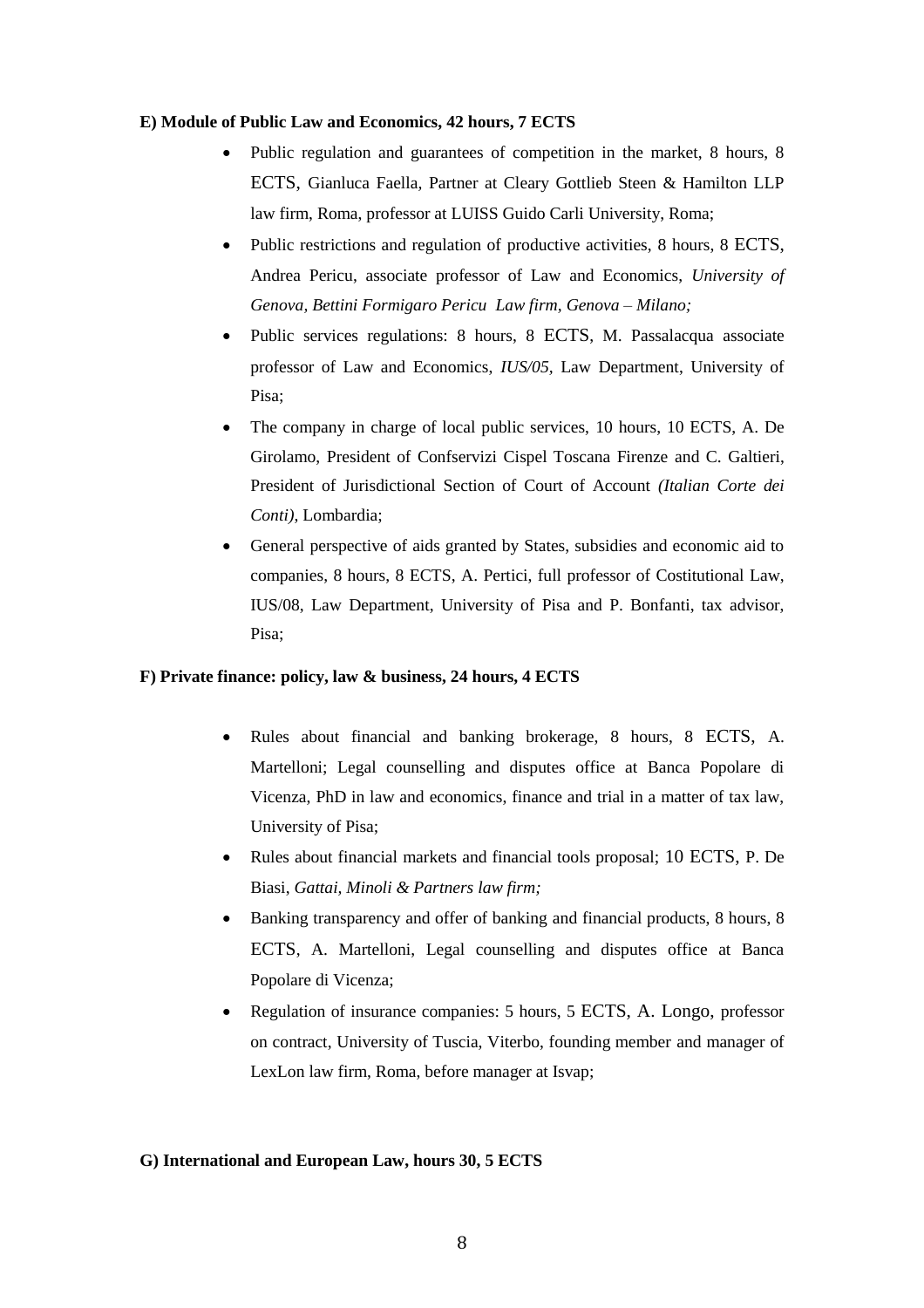- Regulations about trade inside EU market, 8 hours, 8 ECTS, M. Di Filippo*,*  associate professor in International Law, IUS 13, Political Sciences Department, University of Pisa;
- European law and regulation of competition, 6 hours, 6 ECTS, A. Fornari*, Calamia law firm Pisa*
- International contract law, 8 hours, 8 ECTS, A.M. Calamia*,* full professor in International and EU Law, Law Department, University of Pisa, lawyer in Pisa and Senior Partner at C-Lex law firm, Milano;
- Brands and patents in European Single Market, 8 hours, 8 ECTS, E. Bonadio *Lecturer in Law at The City Law School City University London.*

#### **H) Module of Labour Law 30 hours, 5 ECTS**

- The new challenges of labour rights and trade unions, 8 hours, 8 ECTS, O. Mazzotta, full professor of Labour Law, Law Department, University of Pisa, senior partner at Mazzotta law firm, Pisa; P. Albi, Associate Professor of Labour Law, Law Department, University of Pisa, Albi Law office, Pisa;
- Flexible job, not-dependent job, 8 hours, 8 ECTS, P. Albi, Associate Professor of Labour Law, Law Department, University of Pisa, Albi Law office, Pisa;
- The layoffs regulation, 8 hours, 8 ECTS, E. Tarquini, Judge of Labour Law, Court of Pisa;
- Regulations about management systems of occupational safety and health, 6 hours, 6 ECTS, F. Fontana, PhD in Labour Law, *University of di Pisa;*

#### **Hours total amount: 258; 43 ECTS**

#### **Lessons timetable**

258 hours per year compose GEMP Master programme and next year it will start on 15th of January 2016 and it will end on 22th October 2016 – except August -

Lessons – 8 hours per week- will take place on Friday, since 16.30 to 19.00 and on Saturday, since 09.00 to 13.00 at University of Pisa facilities.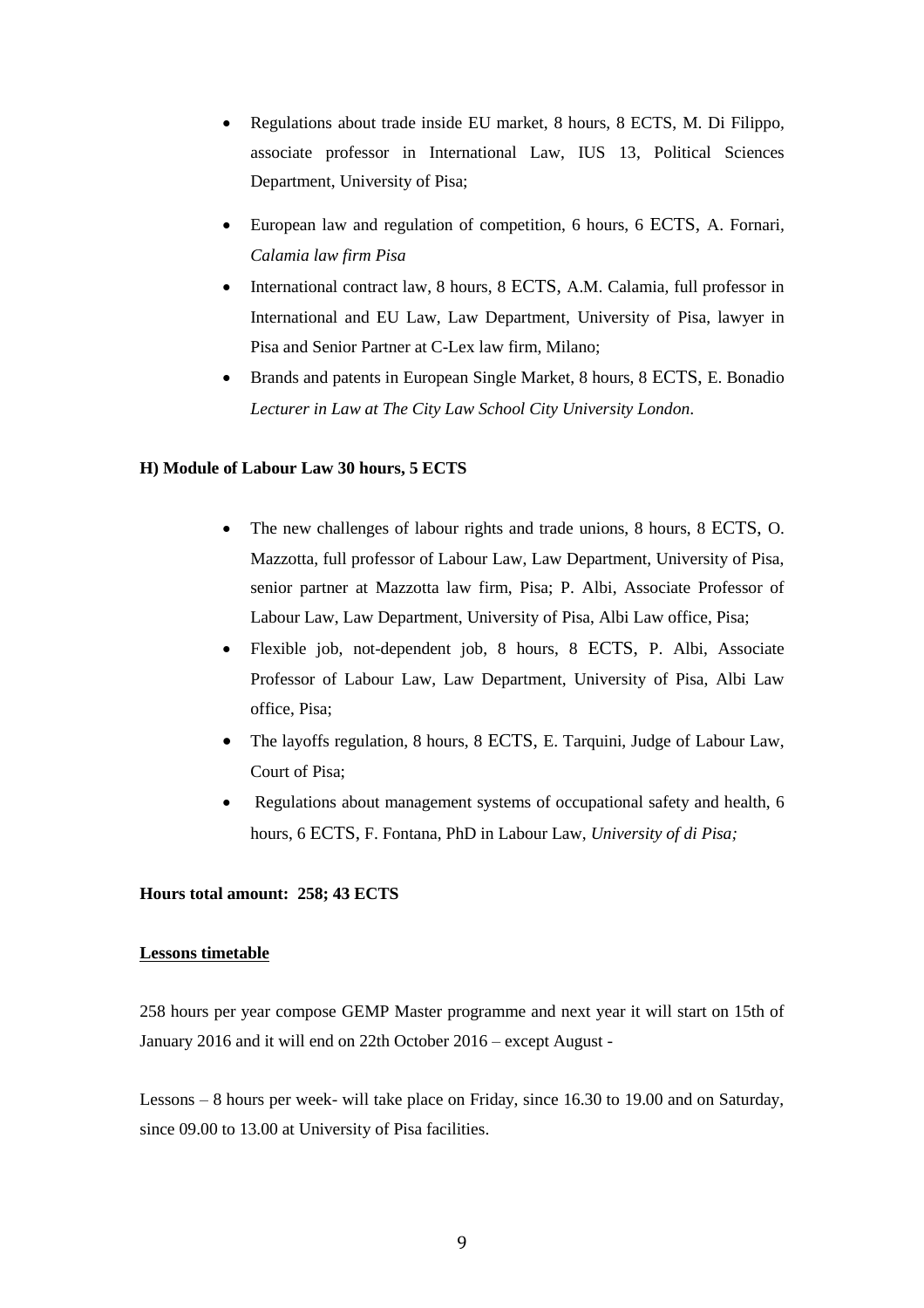GEMP Master totally grants 70 ECTS. Maximum 12 ECTS granted with the Master degree could be recognised in order to obtain university up-level degree.

GEMP Master time-table for the academic year 2014/2015 and for the academic year 2015/2016 is available at<http://mastergemp.jus.unipi.it/programma/calendario-lezioni/>

## **INTERNSHIPS**

The internship – or business placement – represents an important, formative and professional opportunity: indeed, GEMP Master offers internship at prestigious partners, privates and public; for the complete list, see http://mastergemp.jus.unipi.it/partner/.

Partners are present on all national territory and they have been selected considering the professionalism of their educational project and the actual possibility for Master students to find a work placement.

This kind of experience has a high practical value, representing the moment of application of skills learned during lectures and seminars, so the first and real approach to a real job: usually the internship is full-time, even if different and special agreements with Partners are possible. Despite the internship is available for each Master student, it is not compulsory and its attendance is a student's choice.

The internship takes 3 months at least. The attendance period is variable, considering the availability of Partners. Usually, internships occur after the final exam, so at the end of lessons; anyway, many students prefer to attend internships during courses and this is allowed. Partners and student together will establish the internship time schedule (start and end point, part time or full time programme).

GEMP Master offers the insurance coverage according to the law and the administrative and juridical assistance necessary to allow the implementation of the internship.

Stages are available also with private and public subjects different from the actual partnerships. Tutor and Master student may set new internships agreements, after one or more orientation meetings.

Master GEMP does not cover any fees for transports, room and board related to the internship attendance, excepted for other bonus or refunds or other facilities granted by external partners or sponsors.

## **PROFILES DATABASE**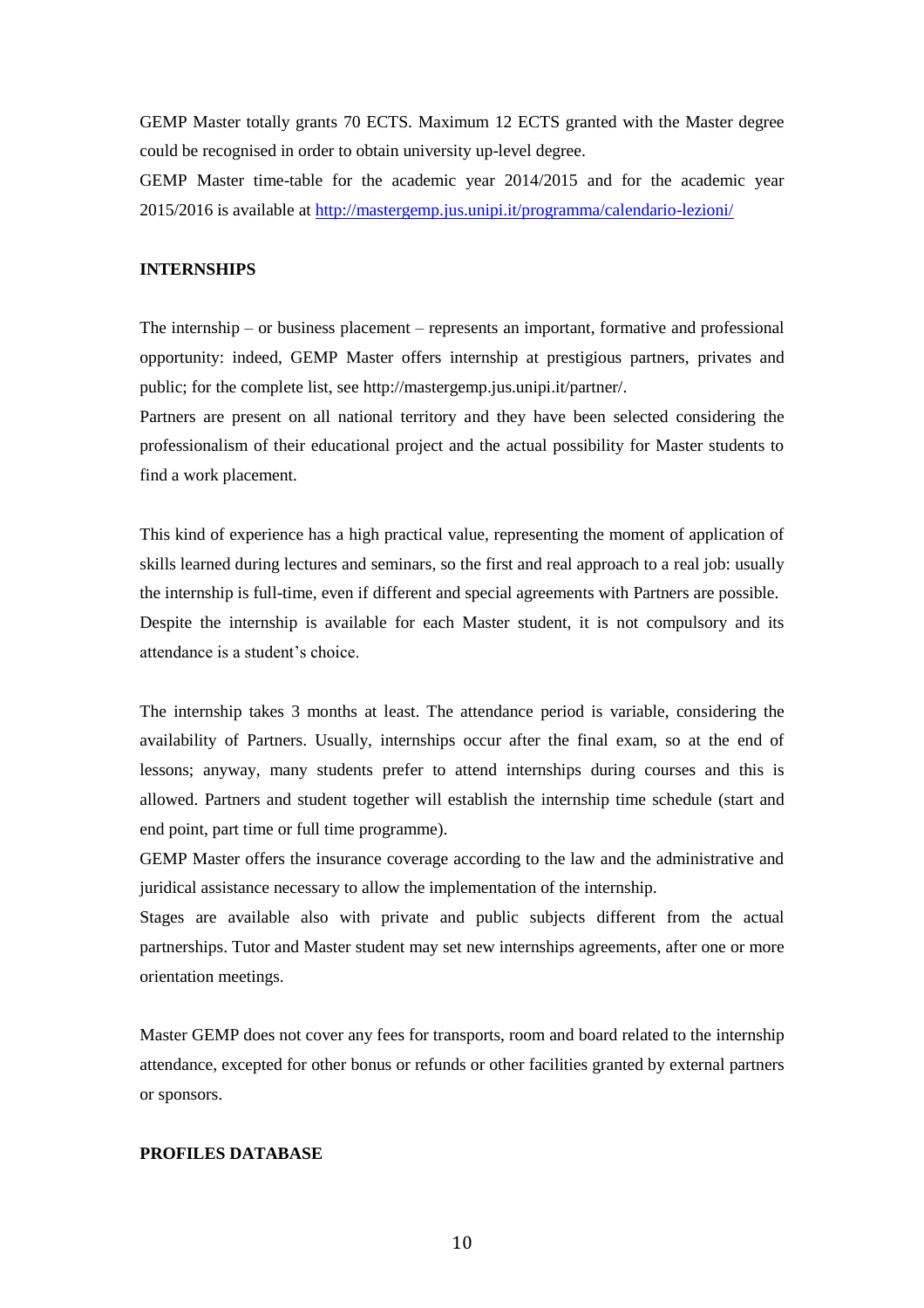At the end of the educational path, Master GEMP considers the following professional development of students more than relevant, especially to give continuity to such experience and to contribute to a job placements.

All participants' profiles are inserted in a specific Database and they are continuously updated.

The Profiles Database represents a very important tool of connection with the world of work: indeed, our Partners and other privates and public institutions which are use to cooperate with Law Department of Pisa are interested to high qualified jurists with GEMP Master diploma, taking them into account for job recruitments and vacancies.

## **GEMP MASTER APPLICATION**

Application deadline is on  $10<sup>th</sup>$  of January 2016 and the follow documents are required: 1) GEMP Master enrolment completed with a duty stamp of 16,00 euros and a passport photo (Inscription form);

2) Copy of payment receipt of the first payment of 1.200,00 euros for the a.y. 2015/2016; payment can be done using the personal printable MAV in "Tax" section of your homepage at the portal "Alice" [\(studenti.unipi.it\)](http://studenti.unipi.it/). To have granted access fill the form with valid access credentials;

3) Copy of a valid ID document.

Documentation of registration has to be received until  $10<sup>th</sup>$  of January 2016 with one of the follow delivery systems:

- Delivery by hands to Settore Laureandi, Master -: Largo Bruno Pontecorvo n.3 Complesso ex Marzotto – Building D – Pisa. Opening times: Monday and Friday 9.00 -11.00, Wednesday10.00-12.00. To set an appointment only on Tuesday and Thursday it is needed a reservation, to be made at[:http://sportellovirtuale.unipi.it/](http://sportellovirtuale.unipi.it/)
- Mail delivery, only with registered mail, to be addressed to: University of Pisa Settore Laureati, Master – Largo Bruno Pontecorvo n.3 – Complesso ex Marzotto – Edificio D – 56127 Pisa, with the object written in the package *Iscrizione master di I livello in "Giurista dell'economia e manager pubblico".*

## **REGISTRATION FEES**

The total amount of registration fees to the Master in Economic Jurist and Public Manager (GEMP) First Level is 3.000,00 euros, as follows: